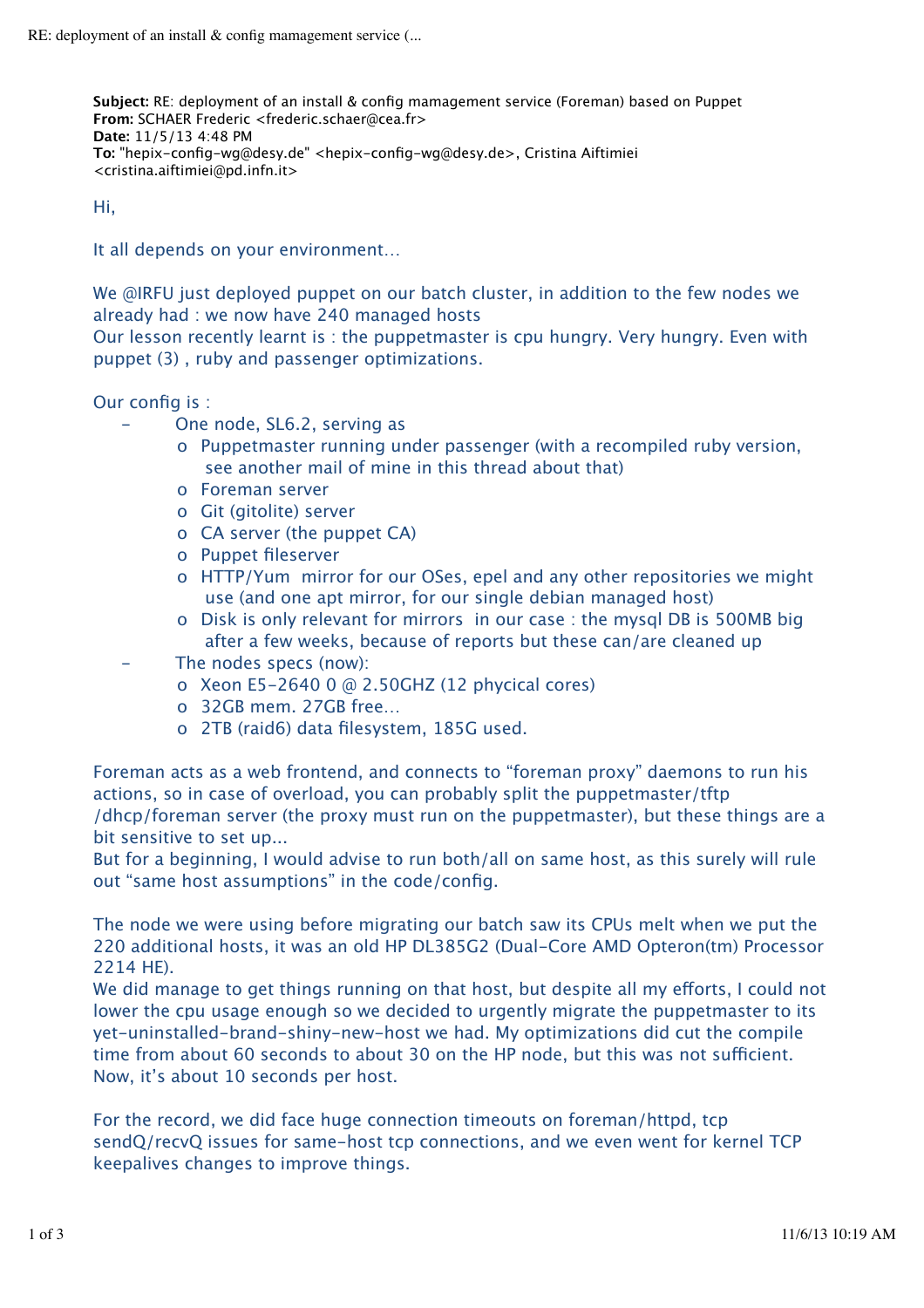

This is the graph showing the move from 20 to 240 managed hosts (\*with\* httpd/kernel /passenger optimizations) :

We now have a DELL R620 Xeon E5-2640 0 @ 2.50GHZ (12 phycical cores) which seems happy, this is the cpu graph showing the migration effect :



Some people prefer not using a puppetmaster at all (they run masterless), this of course removes that issue, but that's another way of working and this implies sharing and securing "your way" the puppet configuration.

You can also implement slave puppetmasters, but we haven't gone much further than making sure this was working on a VM.

## Regards

**De :** Cristina Aiftimiei [mailto:cristina.aiftimiei@pd.infn.it] **Envoyé :** mardi 5 novembre 2013 13:09